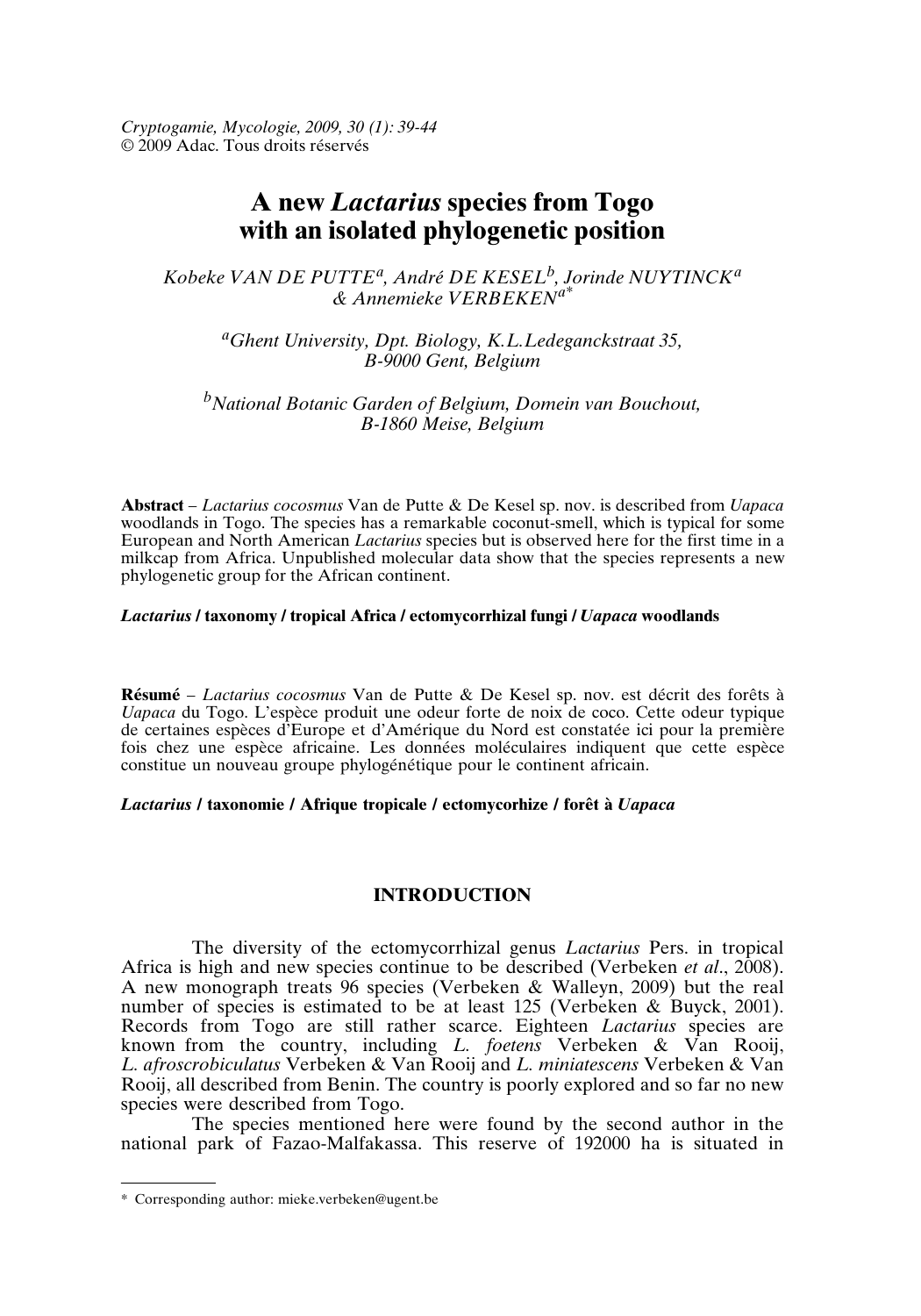the Atacora mountains and, although within the Guineo-soudanian transition zone, it benefits from a slightly cooler and wetter climate. The park hosts the largest intact vegetations of Togo and most of its surface is covered by a mosaic of woodlands and savanna woodlands. Besides the forest galeries, dominated by *Dialium guineensis* Willd., *Antiaris africana* Engl. and *Berlinia grandiflora* (Vahl) Hutch.  $\&$  Dalz., two more types of woodland were screened. Representatives of *Lactarius* were found in an open type of woodland, dominated by *Afzelia africana* Sm. (Caesalpiniaceae), *Anogeissus leiocarpa* (DC.) Guill. & Perr. and *Isoberlinia doka* Craib & Stapf (Caesalpiniaceae). The new species was found in a slightly denser type of woodland, dominated by *Monotes kerstingii* Gilg and *Uapaca togoensis* Pax (Euphorbiaceae).

Preliminary molecular data show that the species has an isolated position within the traditional concept of the genus *Lactarius* and is most closely related to *Lactarius* subgenus *Lactariopsis*. More sequencing is needed to confirm its position within the newly circumscribed *Lactarius* clades in Buyck *et al*. (2008).

#### **MATERIAL AND METHODS**

Macroscopic characters are all based on fresh material. Microscopic features were studied from dried material mainly in Congo-red in L4. Spore ornamentation is described and illustrated as observed in Melzer's reagent. For details on terminology we refer to Verbeken (1998) and Verbeken & Walleyn (2009). Line-drawings were made by A. Verbeken with the aid of a drawing tube at original magnifications  $6000 \times$  for spores,  $1000 \times$  for individual elements and sections. Basidia length excludes sterigmata length. Spores were measured in side view in Melzer's reagent, excluding the ornamentation, and measurements are given as  $[AVa-2*SD] - AVa - [AVa + 2*SD]$  in which  $AVa$  = mean value for the measured collection and  $SD =$  standard deviation. O stands for "quotient length" width" and is given as MINQ –  $AvQ$  – MAXQ in which AvQ stands for the mean quotient for the measured spores.

Colour codes refer to Kornerup & Wanscher (1978).

## **RESULTS**

#### *Lactarius cocosmus* **Van de Putte & De Kesel sp. nov.**

Etymology: Contraction of "cocos osmus": with the smell of cocos (*Cocos nucifera*)

*Pileus 100-120 mm diam., aplanatus, firmus, crassus, siccus, rugulosus, brunneoaurantiacus, griseoaurantiacus ad pallide brunneum. Lamellae adnatae ad subdecurrentes, distantes, aurantioalbae. Stipes 100 mm longus, 30 mm crassus, cylindratus, teres, brunneoaurantiacus ad pallide brunneum. Latex albus, cyanovirescens. Contextus albus, immutabilis, gustu acrissimus, odore cocos similis. Sporae late ellipsoideae, 6.4-7.2-8.0* <sup>×</sup> *5.5-6.3-7.1 µm (Q = 1.06-1.15-1.29), indistincte ornatae, macula non amyloidea. Basidia 50-70* <sup>×</sup> *9-10 µm, 4-sporae, longa, anguste*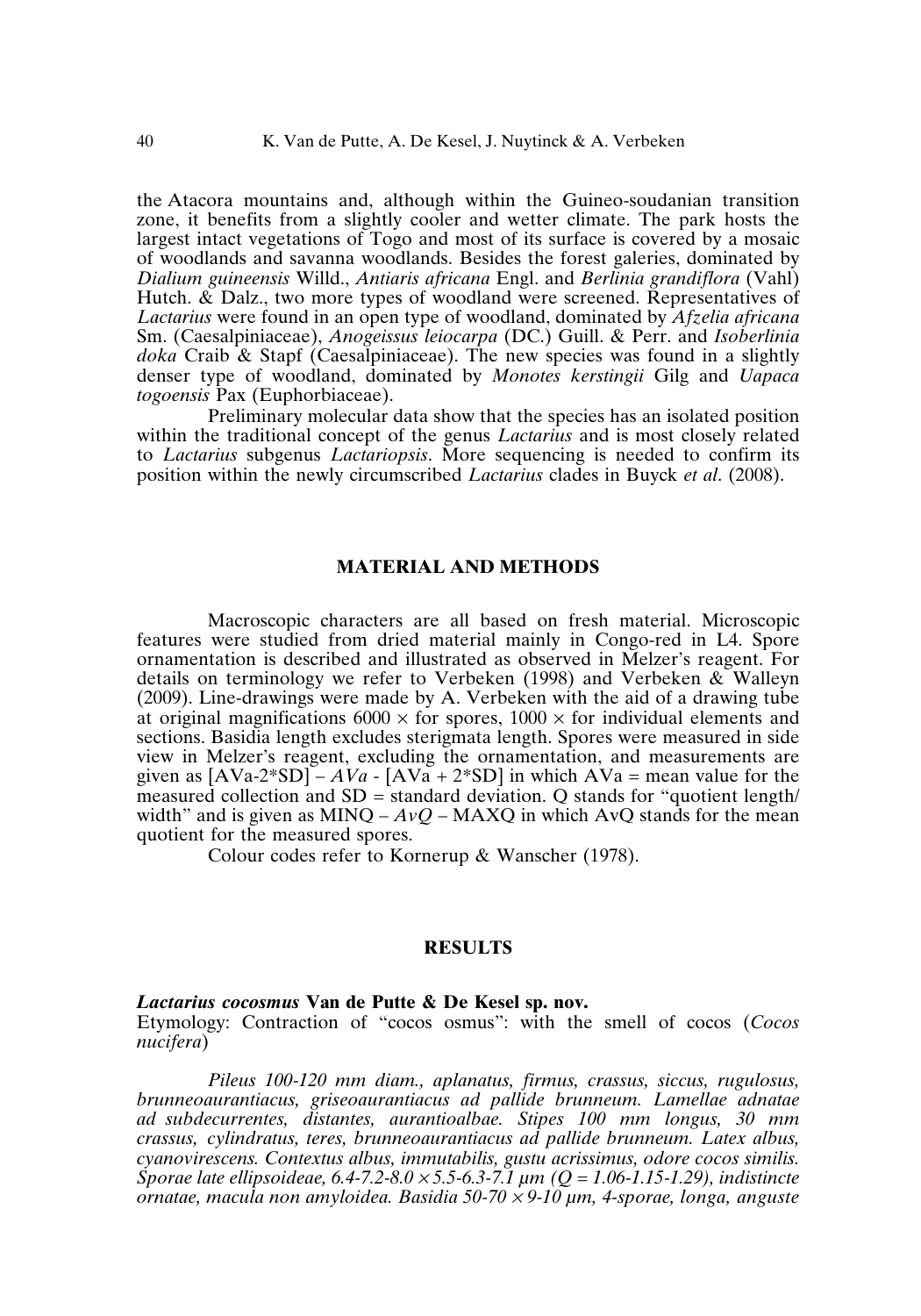

Fig. 1. Lactarius cocosmus: a. Spores, b. Basidia, c. Marginal cells, d. Pleuropseudocystidia, e. Section through the stipitipellis (all from holotype, scale bar =  $10 \mu m$ ).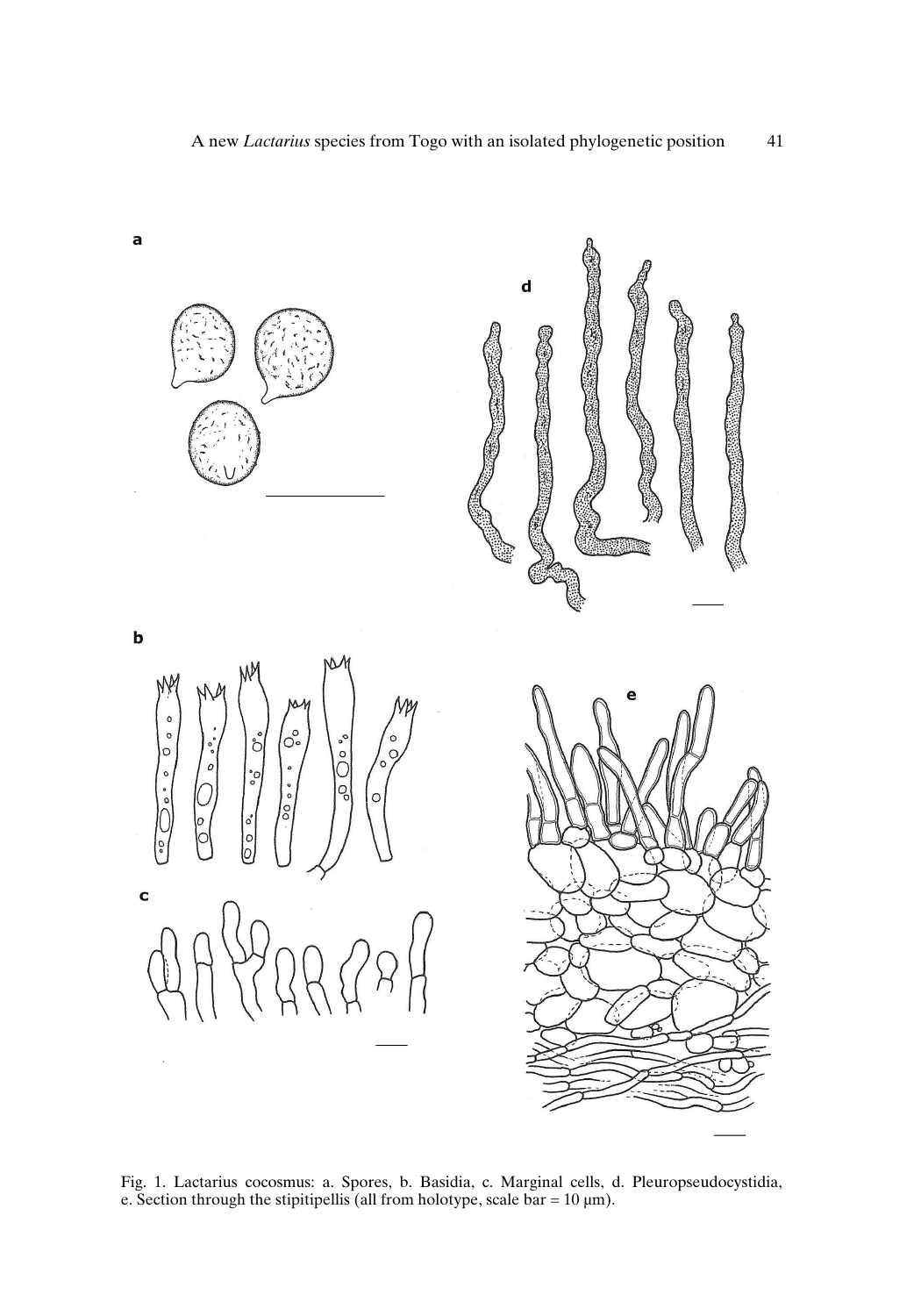

Fig. 2. Lactarius cocosmus: Section through the pileipellis (holotype, scale bar =  $10 \mu m$ ).

*clavata. Macropleurocystidia absentia. Pleuropseudocystidia abundantia, leviter emergentia, 3-5(6) µm diam., leviter tortuosa, capitata. Pileipellis bistrata, cellulae terminalis cylindrata ad subclavatae, 10-25* <sup>×</sup> *6-9 µm, interdum pariete leviter incrassato.*

*Holotypus: Togo, Central Prov., Fazao National Park, N08°43,145' E0°46,332', alt. 556 m, in woodland dominated by Uapaca togoensis, on gravelly soil, 20 July 2007, De Kesel 4462* (*Holotypus, BR*)*.*

**Pileus** 100-120 mm diam., firm, moderately thick, regular, aplanate, with shallow central depression; margin sharp, probably inflexed when young, moderately to strongly rugulose, even or slightly undulate; pellis adnate, not dehiscent, mat, dry, smooth in the centre, radially wrinkled at mid radius, rugulose to concentrically rugulose towards the margin, almost unicolorous, scarcely fissured near the margin, brownish orange to light brown (6C8-6D6) in the centre and greyish orange to (5B4-5C3) towards the margin. **Lamellae** adnate to subdecurrent, unequal with numerous lamellulae (5-7/L) of different lengths,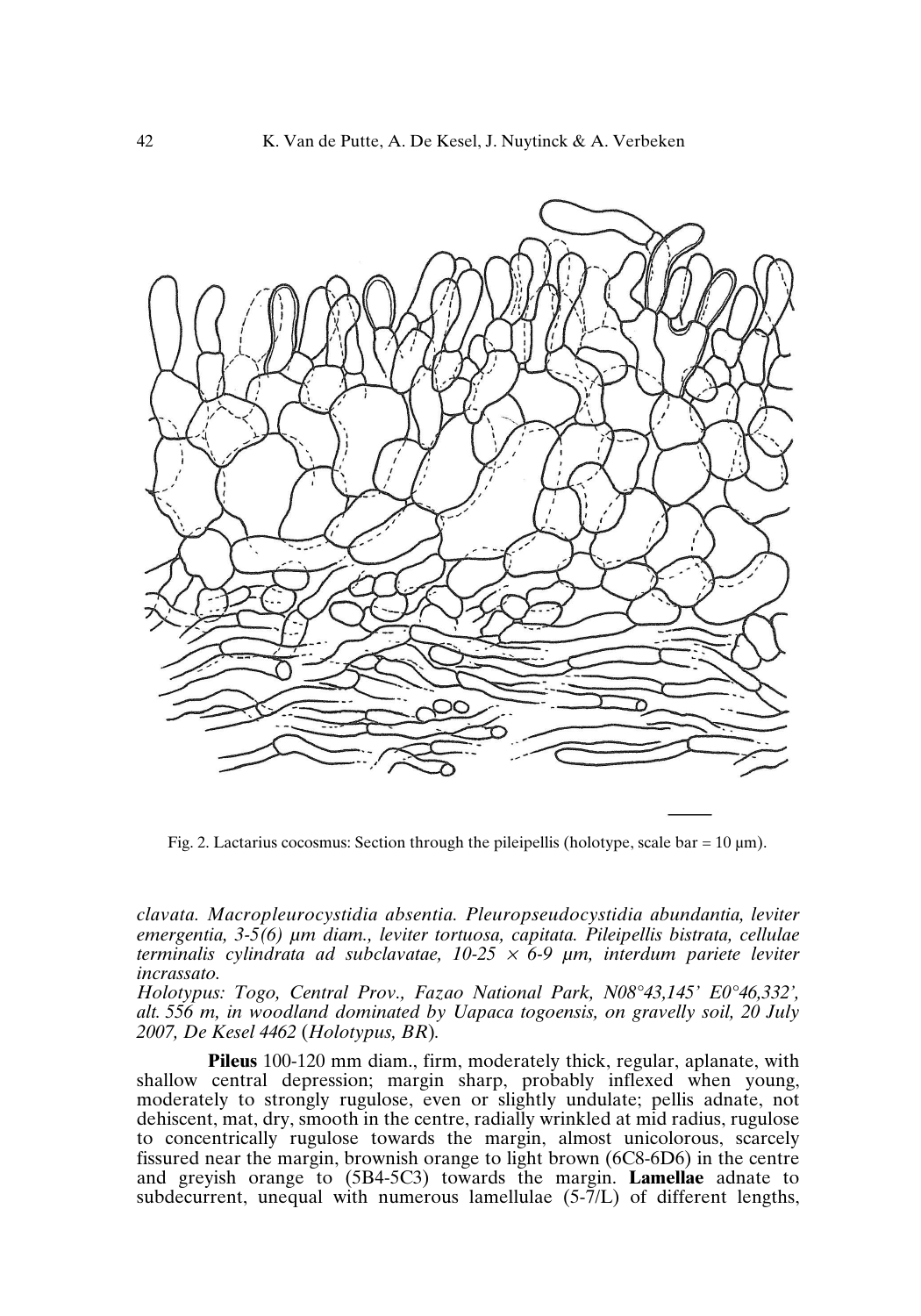rarely forked, very distant 6-7(8)/cm, up to 5mm high, orange white (5A2) to cream colour near the margin; edge entire, sharp, concolorous. **Stipe**  $100 \times 30$  mm, cylindrical, central, terete, tapering near the base, mat, dry, smooth to subtomentose, brownish orange to light brown (6C8-6D6) near the base, gradually paler greyish orange (5B4-5C3) towards the apex, firm, solid, bruising light brown (7D6). **Context** firm, white, unchanging; smell like fresh cocos, strong; taste very acrid. **Latex** not abundant, white, very slowly becoming greyish turquoise (24C4). **Spore-deposit** probably white to pale cream coloured.

**Basidiospores** broadly ellipsoid,  $6.4 - 7.2 - 8.0 \times 5.5 - 6.3 - 7.1 \mu m$  ( $Q = 1.06$ -*1.15*-1.29); ornamentation amyloid, but very weak, composed of small warts and very low ridges; plage inamyloid, but rarely an amyloid plage was observed. **Basidia** 50-70  $\times$  9-10 µm, long and slender, narrowly clavate, 4-spored. True pleurocystidia absent. **Pleuropseudocystidia** very abundant, slightly emergent, 3-5(6) µm diam., slightly tortuose, often capitate. **Lamellae-edge** sterile; marginal cells  $10-25 \times 4-6$  µm, cylindric to subclavate, thin-walled, hyaline. **Hymenophoral trama** cellular, with abundant lactifers. **Pileipellis** a palisade to trichopalisade, 70-100 µm thick; terminal elements cylindric to subclavate,  $10{\text -}25 \times 6{\text -}9$  µm, thinwalled or sometimes with slightly thickened wall, some with a distinct granular content; subpellis composed of mostly rounded cells, 10-30 µm diam. **Stipitipellis** a palisade to trichopalisade, 70-150 µm thick; termianle elements cylindrical to subclavate, sometimes slightly capitate or somewhat irregularly shaped,  $11-70 \times$ 5-8 µm; subpellis composed of rounded to slightly elongated or irregularly shaped cells  $(10-32 \times 5-15 \text{ µm})$ .

# Studied material:

Togo, Central Prov., Fazao National Park, N08°43,145' E0°46,332', alt. 556 m, in woodland dominated by *Uapaca togoensis*, on gravelly soil, 20 July 2007, De Kesel 4462 (Holotypus, BR).

#### **DISCUSSION**

*L. cocosmus* can be easily recognised in the field, showing a striking combination of characters: large, orange brown and firm fruitbodies with distant and broad gills, a strong smell of fresh cocos, an acrid taste and latex which turns slowly turquoise. Up to now, latex which changes bluish green is only observed in one African species: *L. cyanovirescens* Verbeken, belonging to *L.* subg. *Russulopsis,* a completely different taxonomical group.

Macroscopically, *L. cocosmus* reminds of a representative of *L.* subgenus *Lactiflui*, chiefly because of its orange colours, velvety surface and distant gills. The structure of its pileipellis, although not a pure palisade (with some aspects of a trichopalisade), also fits in this group. The spores on the other hand, are very deviating since they are extremely low ornamented. Preliminary molecular results (based on LSU and rpb2 sequences, data to be published soon) show that *L. cocosmus* has a rather isolated position being possibly most closely related to *Lactarius* subgenus *Lactariopsis* and to the *Lactarius vellereus*-clade.

*L.* subgenus *Lactariopsis* is well represented in tropical Africa, but the known African species so far form a separate clade from the *L. vellereus*-clade (although *L. vellereus* was before included in this subgenus, see Verbeken, 1998; Heilmann-Clausen *et al*., 1998) and evidently also excludes *L. cocosmus*.